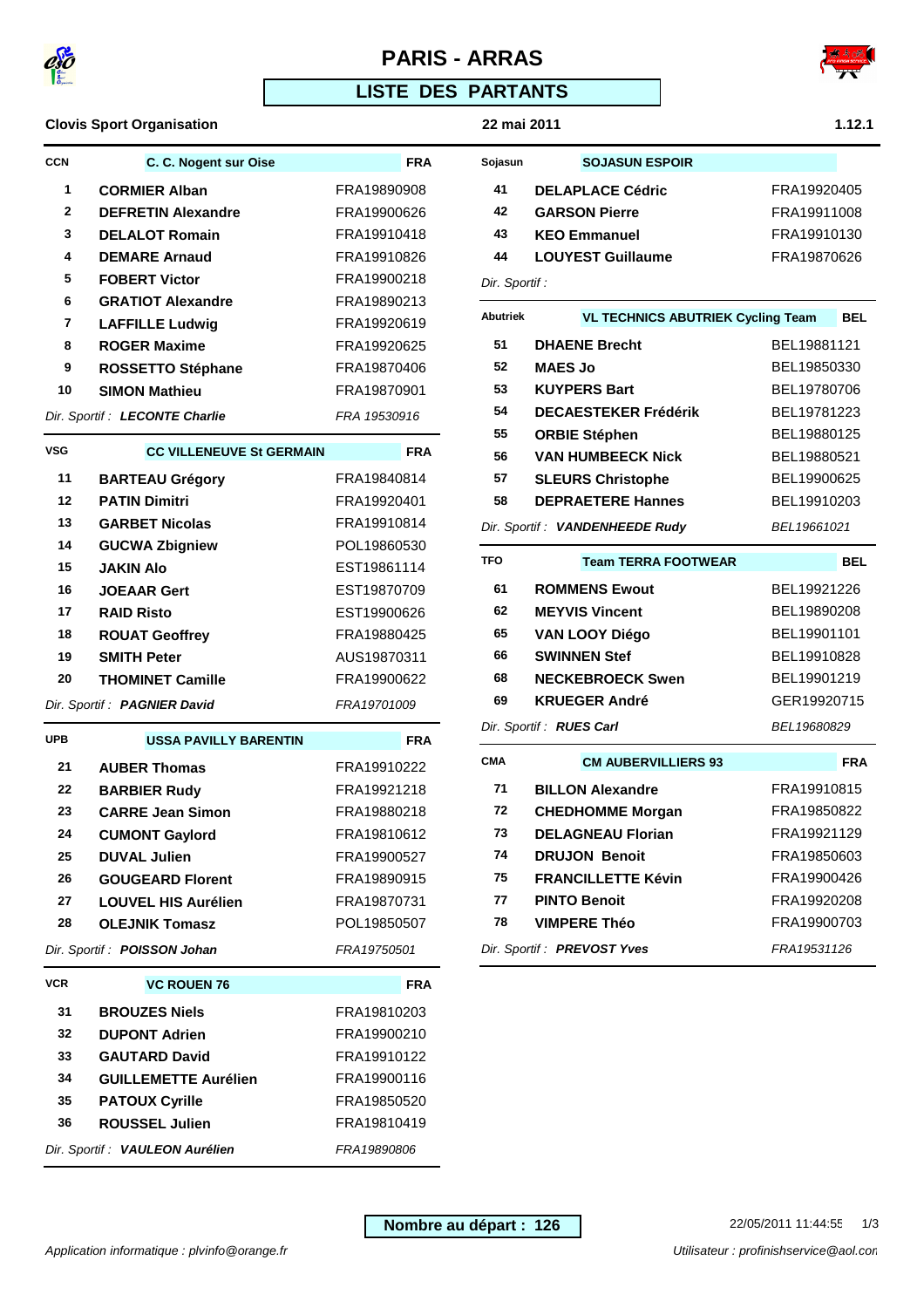

# **PARIS - ARRAS**



### **LISTE DES PARTANTS (Suite)**

**Clovis Sport Organisation 22 mai 2011 1.12.1**

**ART CSA des LOGES Armée de Terre FRA BARRE Cédric** FRA19820414 **BARRE Loïc** FRA19840510 **BODIOT Alexis** FRA19880503 **COLLET Mathias** FRA19850928 **COMBAUD Romain** FRA19910401 **GONNET Julien** FRA19810902 **HARBONNIER Sébastien** FRA19841231 **SINNER Benoit** FRA19840807 Dir. Sportif : LIMA-DA COSTA David FRA19740809

**ESG ESEG DOUAI FRA DAUMONT Wilfried** FRA19910528 **DEVOS Romain** FRA19860624 **FOULDRIN Antoine** FRA19880815 **MAERTENS Clément** FRA19920609 **THILLOY Aurélien** FRA19880706 **VENEL Geoffrey** FRA19810221 **VENEL Thomas** FRA19770701 **VERMEULEN Valérian** FRA19881121 Dir. Sportif: **VERRIEZ Philippe** FRA19590517

**ECR E.C.RAISMES Pt Fôret FRA DELABRE Mickael** FRA19900704 **DEWUITE Maximilien** FRA19880622

| 124                                             | <b>EISAKS Kalvis</b>        | LAT19830307 |
|-------------------------------------------------|-----------------------------|-------------|
| 125                                             | <b>FOURNIER Fabien</b>      | FRA19881129 |
| 126                                             | <b>KOKOREVAS Vladimiras</b> | LTU19900518 |
| 127                                             | <b>FOBERT Arthur</b>        | FRA19921102 |
| 128                                             | <b>LEFEBVRE Tanguy</b>      | FRA19900313 |
| Dir. Sportif : DEBRABANT Fabrice<br>FRA19650315 |                             |             |

| DLC | <b>DUNKERQUE LITTORAL CYCLISME</b> |             | <b>FRA</b> |
|-----|------------------------------------|-------------|------------|
| 131 | <b>BROCHARD Florent</b>            | FRA19900701 |            |
| 132 | <b>BURTON Jérémy</b>               | BEL19840913 |            |
| 133 | <b>CHOMBART Maxime</b>             | FRA19890525 |            |
| 134 | <b>DEPECKER Rudy</b>               | FRA19730909 |            |
| 135 | <b>FONTAINE Nicolas</b>            | FRA19830329 |            |
| 136 | <b>IMMOUNI ABDEL AZIZ</b>          | FRA19721117 |            |
| 138 | <b>MARTYNAS Manjusis</b>           | LTU19890816 |            |
| 139 | <b>VANDERMEERSCH Adrien</b>        | FRA19880828 |            |
|     | Dir. Sportif: ROUSSEEUW Alain      | FRA19651122 |            |

| CCC | <b>C.C.CAMBRAI</b>              | <b>FRA</b>  |
|-----|---------------------------------|-------------|
| 141 | <b>BRIAND Kévin</b>             | FRA19891119 |
| 142 | <b>DEHAME Adrien</b>            | FRA19880809 |
| 143 | <b>KOWALSKI Rudy</b>            | FRA19900818 |
| 144 | <b>LE MOUEL Dimitri</b>         | FRA19890715 |
| 145 | <b>MANSION Anthony</b>          | FRA19860220 |
| 146 | <b>MENEGHETTI Carlo</b>         | FRA19700203 |
| 147 | <b>MORELLE Yohann</b>           | FRA19860404 |
|     | Dir. Sportif : LESAMBER Ludovic | FRA19760922 |

| осу                                        | <b>OLYMPIQUE CVO 95</b>                   | <b>FRA</b>  |  |
|--------------------------------------------|-------------------------------------------|-------------|--|
| 151                                        | <b>CRAZ Mickael</b>                       | FRA19901002 |  |
| 152                                        | <b>HENTTALA Joonas</b>                    | FIN19910917 |  |
| 153                                        | <b>JOUDIOUX Fabrice</b>                   | FRA19680819 |  |
| 154                                        | <b>LUBACH Frédéric</b>                    | FRA19811023 |  |
| 155                                        | <b>MAS Clément</b>                        | FRA19821009 |  |
| 156                                        | <b>MAS Damien</b>                         | FRA19821009 |  |
| Dir. Sportif : AUGER Jerome<br>FRA19780513 |                                           |             |  |
| AUB                                        | <b>BIG MAT - AUBER 93</b>                 | <b>FRA</b>  |  |
| 161                                        | <b>BACON Romain</b>                       | FRA19900308 |  |
| 162                                        | <b>DASSONVILLE Flavien</b><br>FRA19910216 |             |  |
| Dir. Sportif :                             |                                           |             |  |

| UVA | UV AUBE Club Champagne Charlott |             | <b>FRA</b> |
|-----|---------------------------------|-------------|------------|
| 101 | <b>CLERE Emilien</b>            | FRA19820604 |            |
| 102 | <b>CORNIAU Geoffrey</b>         | FRA19860217 |            |
| 103 | <b>CLEMENT Pierre Damien</b>    | FRA19851029 |            |
| 104 | <b>GAUVAIN Thomas</b>           | FRA19820916 |            |
| 105 | <b>LEJEUNE Romain</b>           | FRA19870314 |            |
| 106 | <b>RABAUD Julien</b>            | FRA19860624 |            |
| 107 | <b>VILLA Romain</b>             | FRA19850427 |            |
| 108 | <b>VILLA Thibaut</b>            | FRA19880830 |            |
| 109 | <b>IBRAHIM James</b>            | EGY19871014 |            |
| 110 | <b>BATAILLE Anthony</b>         | FRA19860312 |            |
|     |                                 |             |            |

Dir. Sportif : **HUET Michel**

| <b>Toucy</b>                                   | <b>VC TOUCY</b>           | <b>FRA</b>  |
|------------------------------------------------|---------------------------|-------------|
| 111                                            | <b>BERGERET Sébastien</b> | FRA19920122 |
| 112                                            | <b>CHEVALLARD Damien</b>  | FRA19880515 |
| 113                                            | <b>FORESTIER Loïc</b>     | FRA19891221 |
| 114                                            | <b>GASPARI Alexandre</b>  | FRA19911226 |
| 115                                            | <b>MATHIS Gaëtan</b>      | FRA19900831 |
| 116                                            | <b>PINEL Maxime</b>       | FRA19890616 |
| 117                                            | <b>RIEGERT Alexandre</b>  | FRA19851103 |
| Dir. Sportif : <b>HAM David</b><br>FRA19850327 |                           |             |